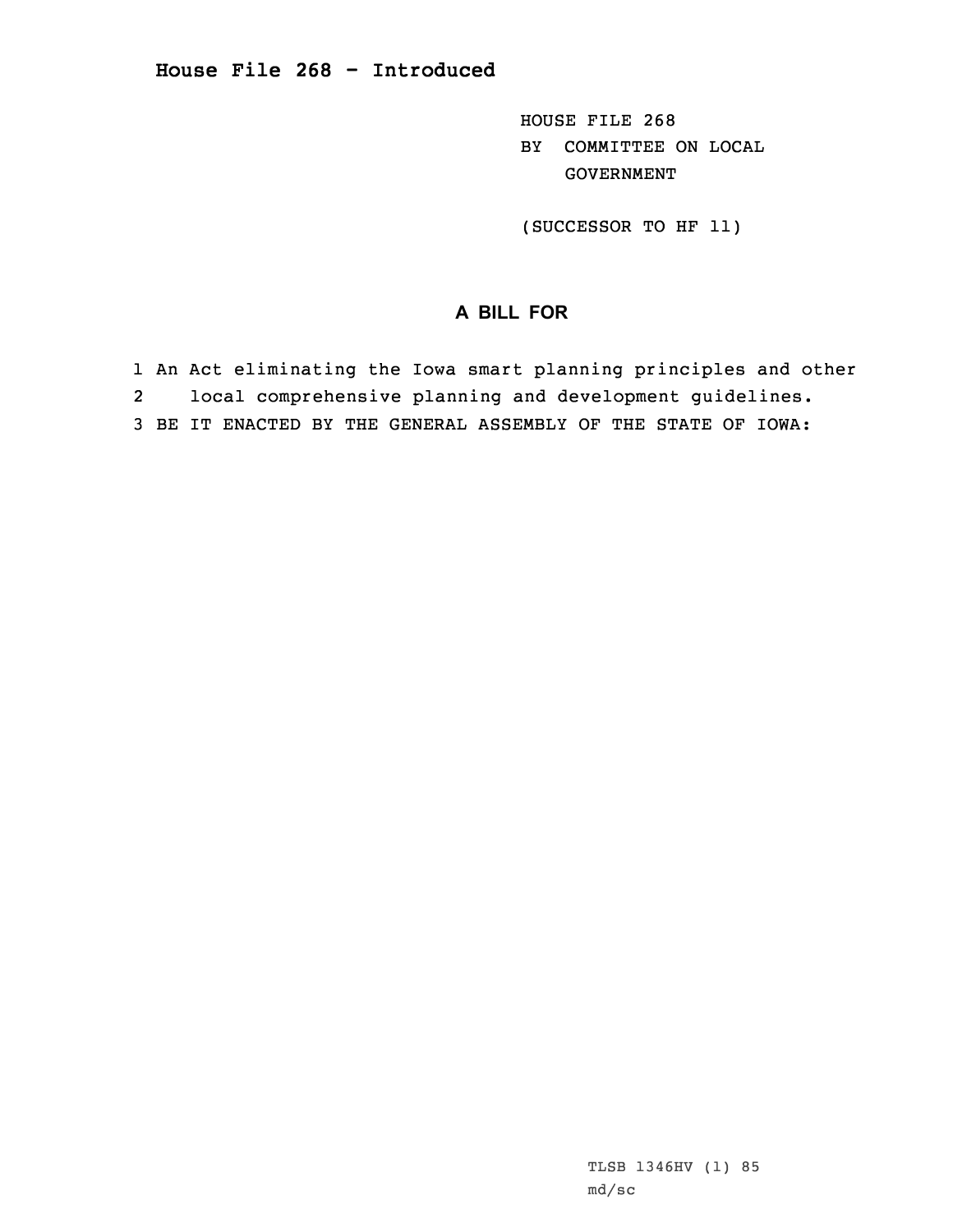1Section 1. Section 16.194A, subsection 2, Code 2013, is 2 amended to read as follows:

3 2. A city or county in this state that applies the smart planning principles and guidelines pursuant to sections 5 18B.1 and 18B.2 may submit an application to the Iowa jobs board for financial assistance for <sup>a</sup> local infrastructure competitive grant for an eligible project under the program, notwithstanding any limitation on the state's percentage in funding as contained in section 29C.6, subsection 17.

10 Sec. 2. Section 28I.4, subsection 1, Code 2013, is amended 11 to read as follows:

12 1. The commission shall have the power and duty to make comprehensive studies and plans for the development of the area it serves which will guide the unified development of the area and which will eliminate planning duplication and promote economy and efficiency in the coordinated development of the area and the general welfare, convenience, safety, and prosperity of its people. The plan or plans collectively shall be known as the regional or metropolitan development plan. The plans for the development of the area may include but shall not be limited to recommendations with respect to existing and proposed highways, bridges, airports, streets, parks and recreational areas, schools and public institutions and public utilities, public open spaces, and sites for public buildings and structures; districts for residence, business, industry, recreation, agriculture, and forestry; water supply, sanitation, drainage, protection against floods and other disasters; areas for housing developments, slum clearance and urban renewal and redevelopment; location of private and public utilities, including but not limited to sewerage and water supply systems; and such other recommendations concerning current and impending problems as may affect the area served by the commission. Time and priority schedules and cost estimates for the accomplishment of the recommendations 35 may also be included in the plans. The plans shall be made

-1-

LSB 1346HV (1) 85  $md/sec$  1/3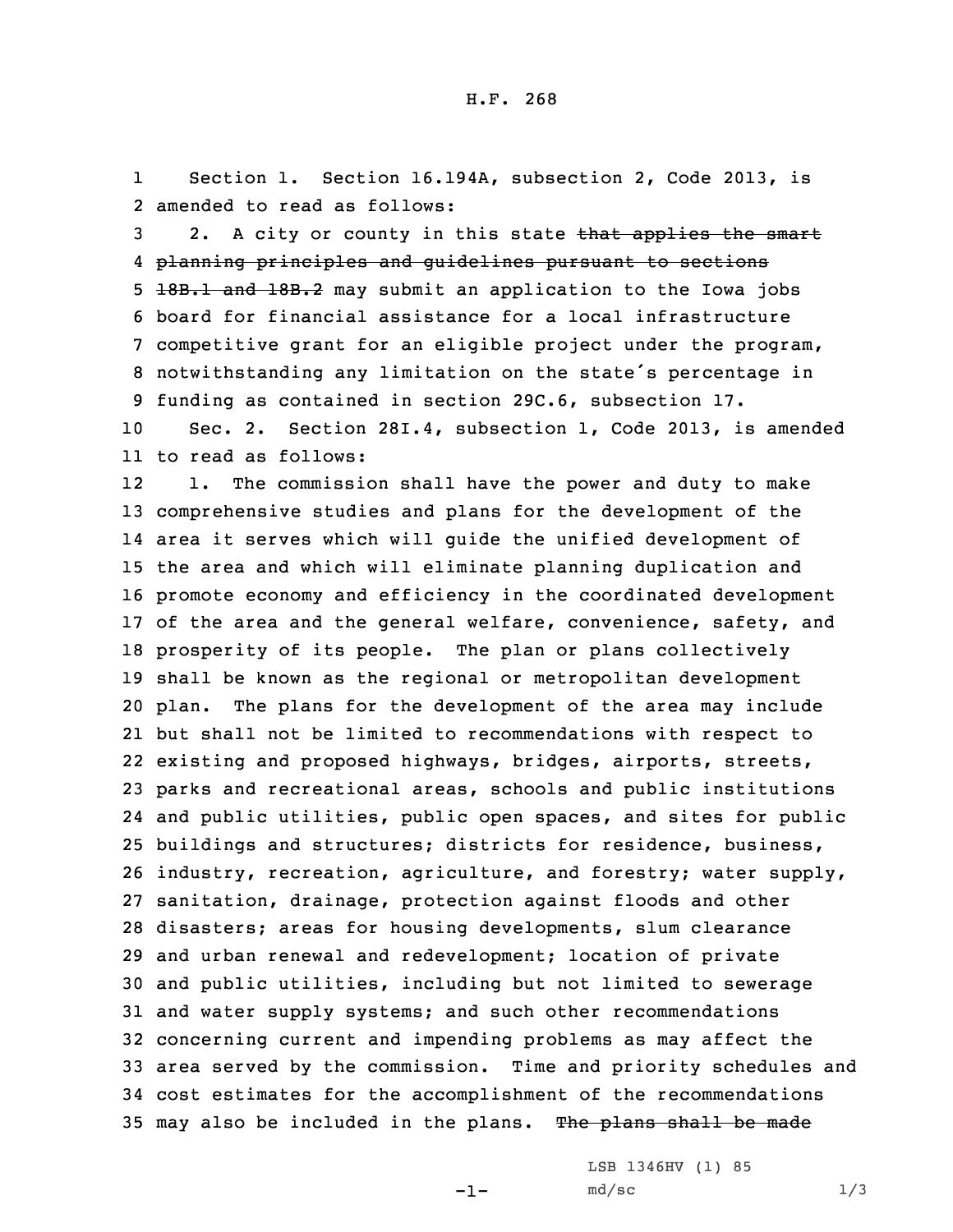with consideration of the smart planning principles under 2 section 18B.1. The plans shall be based upon and include appropriate studies of the location and extent of present and anticipated populations; social, physical, and economic resources, problems and trends; and governmental conditions and trends. The commission is also authorized to make surveys, land-use studies, and urban renewal plans, provide technical services and other planning work for the area it serves and for cities, counties, and other political subdivisions in the area. <sup>A</sup> plan or plans of the commission may be adopted, added to, and changed from time to time by <sup>a</sup> majority vote of the planning commission. The plan or plans may in whole or in part be adopted by the governing bodies of the cooperating cities and counties as the general plans of such cities and counties. The commission may also assist the governing bodies and other public authorities or agencies within the area it serves in carrying out any regional plan or plans, and assist any planning commission, board or agency of the cities and counties and political subdivisions in the preparation or effectuation of local plans and planning consistent with the program of the commission. The commission may cooperate and confer, as far as possible, with planning agencies of other states or of regional groups of states adjoining its area.

24 Sec. 3. Section 329.3, Code 2013, is amended to read as 25 follows:

26 **329.3 Zoning regulations —— powers granted.**

 Every municipality having an airport hazard area within its territorial limits may adopt, administer, and enforce in the manner and upon the conditions prescribed by this chapter, zoning regulations for such airport hazard area, which regulations may divide such area into zones and, within such zones, specify the land uses permitted, and regulate and restrict, for the purpose of preventing airport hazards, the height to which structures and trees may be erected or 35 permitted to grow. Requiations adopted under this chapter

 $-2-$ 

LSB 1346HV (1) 85  $md/sec$  2/3